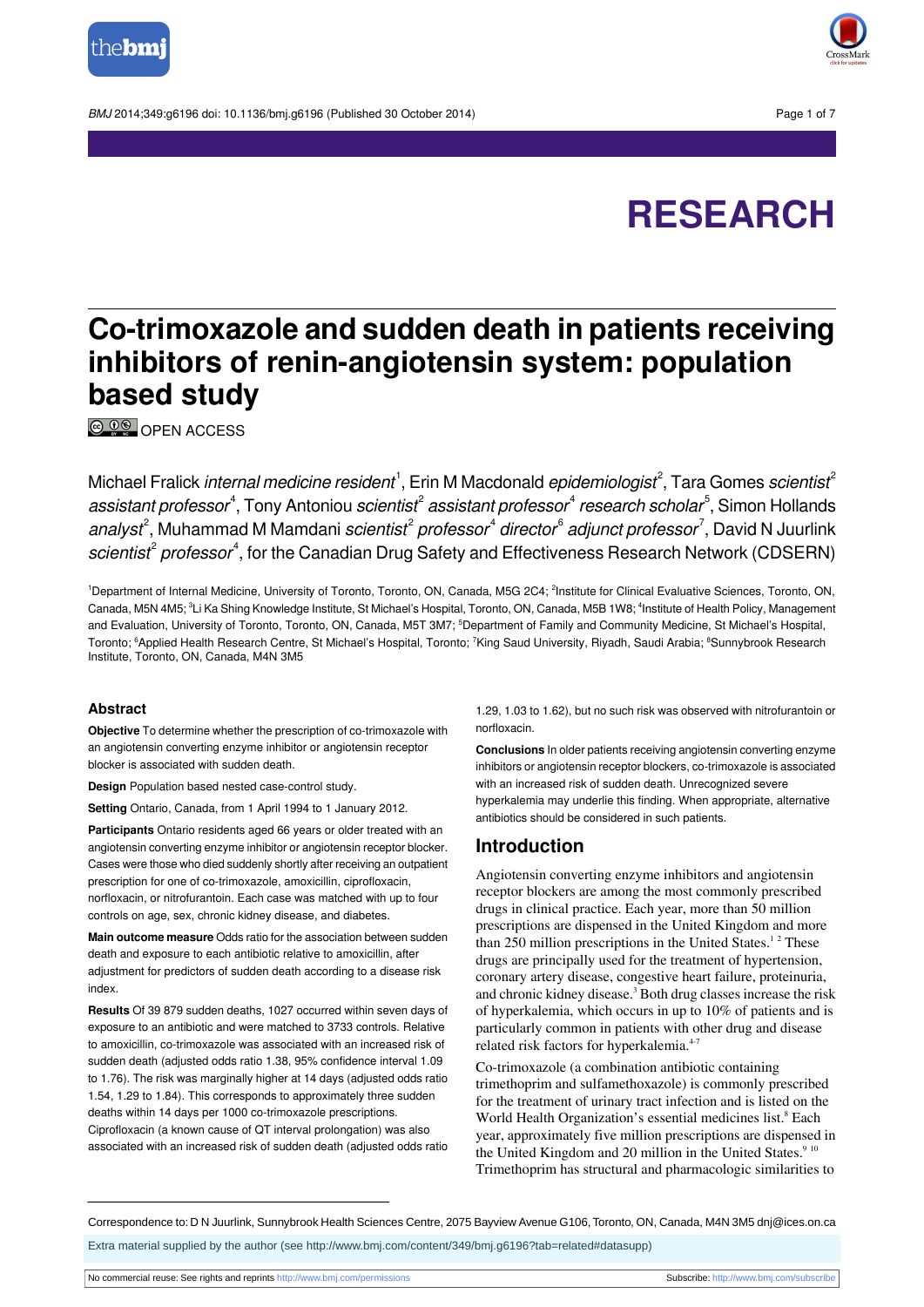the potassium sparing diuretic amiloride. At doses used in clinical practice (typically 80-160 mg twice daily), trimethoprim blocks the epithelial sodium channel (ENaC) in the distal nephron, impairing renal potassium elimination. $11$   $12$ Approximately 80% of patients receiving co-trimoxazole develop increases in serum potassium concentrations of at least 0.36 mEq/L and 6% develop frank hyperkalemia (potassium  $>5.4$  mEq/L).<sup>13</sup>

We have previously shown that the use of co-trimoxazole with angiotensin converting enzyme inhibitors or angiotensin receptor blockers results in an almost sevenfold increase in the risk of hyperkalemia related hospital admission relative to amoxicillin.<sup>14</sup> Case reports show that this drug interaction can cause life threatening hyperkalemia,<sup>15</sup> <sup>16</sup> but whether it can increase the risk of sudden death in clinical practice is unknown. This is an important question, because sudden death due to hyperkalemia in the pre-hospital setting is likely to be misattributed to intrinsic heart disease, particularly in older patients with existing cardiovascular disease or diabetes.<sup>1</sup>

Co-trimoxazole induced hyperkalemia is common,<sup>13 18</sup> can occur quickly, $^{13}$  <sup>19</sup> and can be life-threatening.<sup>20</sup> We examined whether treatment with co-trimoxazole was associated with a higher risk of sudden death than other antibiotics used for urinary tract infection in patients receiving angiotensin converting enzyme inhibitors or angiotensin receptor blockers.

# **Methods Setting**

We did a population based nested case-control study of Ontario residents aged 66 years or older receiving an angiotensin converting enzyme inhibitor or angiotensin receptor blocker between 1 April 1994 and 1 January 2012, the last date for which the vital statistics database was updated.

#### **Data sources**

We identified prescription drug claims by using the Ontario drug benefit database, which includes prescriptions dispensed to all Ontarians aged 65 years or older. We obtained hospital admission data from the Canadian Institute for Health Information's discharge abstract database, which contains detailed demographic and clinical information on admissions, discharges, and same day surgical procedures for all hospitals in Ontario. Additional demographic information came from the registered persons database, a registry of all Ontario residents with publically funded health insurance. We obtained physicians' claims data from the Ontario health insurance plan database and identified patients with diabetes by using the Ontario diabetes database.<sup>21</sup> We used the Ontario congestive heart failure database to identify people with heart failure.<sup>22</sup> We identified sudden death from the vital statistics database, which contains the cause of death listed on individual death certificates.<sup>23</sup> In Ontario, all death certificates are completed by the physician who last provided care to the patient, the patient's family physician, or a coroner. These databases are routinely used to conduct population based studies of drug safety, including the consequences of drug-drug interactions. $6-24$  We linked them in an anonymous fashion by using encrypted health card numbers.

# **Identification of cases and controls**

We identified patients treated with either an angiotensin converting enzyme inhibitor or an angiotensin receptor blocker between 1 April 1994 and 1 January 2012, excluding patients

who received both drug classes simultaneously. For each patient, we defined a period of continuous drug use beginning with the first prescription after their 66th birthday and ending with death, discontinuation of treatment, or the end of the study period, whichever occurred first. We did not study patients during their first year of eligibility for prescription drug coverage (age 65) to avoid incomplete medication records. We deemed patients to have discontinued treatment if more than 100 days lapsed between successive prescriptions; in such cases, observation was extended for 100 days from the date of the last prescription.

Within the cohort of patients receiving an angiotensin converting enzyme inhibitor or angiotensin receptor blocker, we defined case patients as those who died suddenly by using an approach validated previously (positive predictive value  $87\%$ ).<sup>25</sup> This definition was validated using linked Medicaid databases and death certificates to identify international classification of disease (ICD) codes consistent with sudden death (that is, sudden death, conduction disorders, dysrhythmias).

The primary analysis examined sudden death within seven days of an outpatient prescription for one of co-trimoxazole, ciprofloxacin, norfloxacin, nitrofurantoin, or amoxicillin—antibiotics commonly used to treat urinary tract infections. With the exception of co-trimoxazole, none of these is an independent risk factor for severe hyperkalemia. We included ciprofloxacin because of its clinical popularity, although it is typically used for more complicated infections and can predispose to sudden death by prolonging the QT interval. $26-28$  We excluded patients who received prescriptions for any other antibiotic in the 14 days preceding the index date, thereby restricting the analysis to patients with only one antibiotic prescription. The date of death served as the index date for all analyses.

For each case, we randomly selected up to four controls from the same cohort, matched on age (within 1 year), sex, and the presence or absence of kidney disease and diabetes, recognized risk factors for hyperkalemia and sudden death.<sup>29 30</sup> Each control could serve as a control only once, although they were eligible to become a case at a later date. Control patients were required to be alive at the index date and, like cases, received one of the study antibiotics in the seven days preceding the index date. To avoid the potential confounding effects of changes in antibiotic selection and prescribing practices over time, controls were assigned exactly the same index date as cases. We excluded cases that could not be matched to at least one control.

# **Statistical analysis**

We used standardized differences to compare baseline characteristics of cases and controls. A standardized difference less than 0.1 indicates good balance between cases and controls for a given covariate. $31$  We used conditional logistic regression to estimate the odds ratio and 95% confidence interval for the association between sudden death and recent antibiotic use. To prevent model over-fitting, we adjusted for an extensive array of covariates associated with the risk of sudden death by using a disease risk index in our adjusted analysis. A disease risk index is analogous to the propensity score used in cohort studies.<sup>32</sup> The disease risk index was derived from a non-parsimonious multivariable regression model that included sudden death as the dependent variable and an extensive list of medical comorbidities, drugs, recent procedures, recent emergency department visits, and several other variables that are related to the risk of sudden death (see web appendix).

The primary analysis examined the association between sudden death and receipt of a prescription for co-trimoxazole,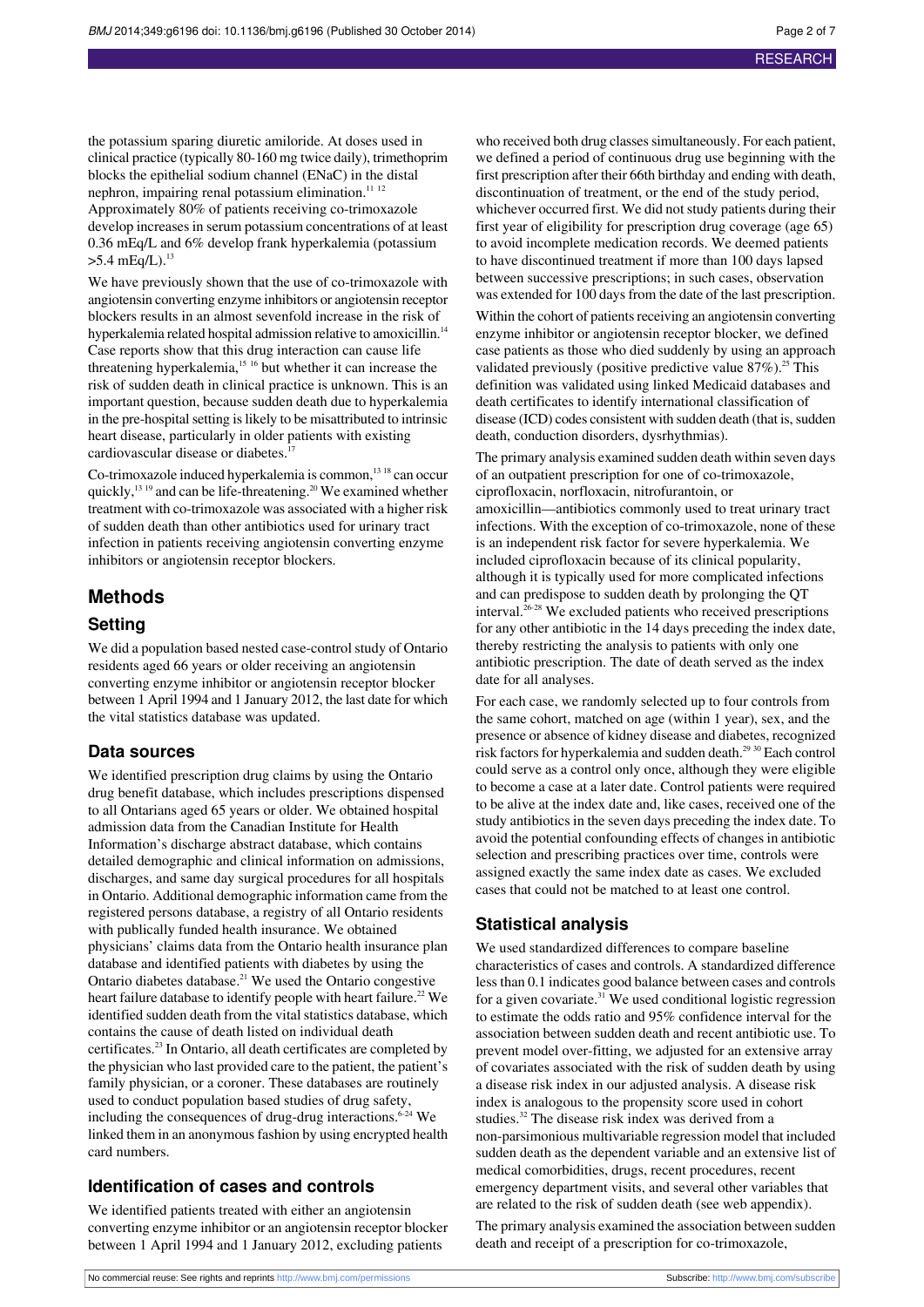norfloxacin, nitrofurantoin, or ciprofloxacin in the preceding seven days. We used amoxicillin as the reference exposure because it is not an independent risk factor for hyperkalemia and is not associated with torsades de pointes. Because trimethoprim induced hyperkalemia may take longer to manifest clinically, we replicated our analyses using a 14 day period between antibiotic prescription and sudden death. In this analysis, we excluded patients who received prescriptions for any other antibiotic in the 21 days preceding the index date. To provide an approximation of the absolute risk of sudden death with co-trimoxazole, we did a supplementary analysis and calculated the number of sudden deaths within 14 days of receipt of either co-trimoxazole or amoxicillin. We used SAS version 9.3 for all analyses and a two sided type 1 error rate of 0.05 as the threshold for statistical significance.

# **Results**

During the 17 year study period, we identified 1 601 542 patients treated with either an angiotensin converting enzyme inhibitor or angiotensin receptor blocker. Within this cohort, 39 879 died suddenly; of these deaths, 1110 occurred within seven days of a prescription for one of the study antibiotics. The vast majority of cases(1027; 93%) were matched to at least one control (3733 controls). Table 1[⇓](#page-4-0) shows the characteristics of cases and controls.

In the primary analysis, co-trimoxazole was associated with a significantly increased risk of sudden death within seven days relative to amoxicillin (unadjusted odds ratio 1.83, 95% confidence interval 1.50 to 2.24), and this result persisted after adjustment using the disease risk index (1.38, 1.09 to 1.76). Ciprofloxacin was also associated with a marginally lower but significant risk of sudden death (adjusted odds ratio 1.29, 1.03 to 1.62). We found no such risk with norfloxacin (adjusted odds ratio 0.74, 0.53 to 1.02) and a lower risk with nitrofurantoin (0.64, 0.46 to 0.88) (table 2[⇓\)](#page-5-0).

In a secondary analysis examining sudden death within 14 days of antibiotic prescription, we identified 1827 patients who died suddenly and were matched to at least one control (n=6771 controls). In this analysis, we again observed an increased risk of sudden death with co-trimoxazole relative to amoxicillin (adjusted oddsratio 1.54, 1.29 to 1.84). In contrast, we observed no increased risk of sudden death with the other antibiotics  $(table 3<sub>\downarrow</sub>)$ .

In a supplementary analysis designed to test the robustness of our findings, we removed congestive heart failure (a known risk factor for sudden death) from the disease risk index and incorporated it as an independent term in the conditional logistic regression model. The results were not appreciably different from our primary analyses (see web appendix).

# **Discussion**

In this population based study spanning 17 years, we found that co-trimoxazole was associated with sudden death in outpatients receiving angiotensin converting enzyme inhibitors or angiotensin receptor blockers. This corresponds to approximately three sudden deaths with co-trimoxazole compared with one sudden death with amoxicillin per 1000 prescriptions dispensed (see web appendix). We speculate that the increased risk of sudden death during treatment with co-trimoxazole reflects unrecognized arrhythmic death due to hyperkalemia, a well described complication of the use of trimethoprim in this setting.

Converging lines of evidence support the notion that terminal hyperkalemia may explain our findings. Clinical trials, case reports, and laboratory studies show that co-trimoxazole induced hyperkalemia can occur quickly and can cause life threatening arrhythmias, especially among patients receiving angiotensin converting enzyme inhibitors or angiotensin receptor blockers.13-34 Our previous research on this drug interaction showed a nearly sevenfold increased risk of hospital admission with hyperkalemia following co-trimoxazole treatment but no such risk with the same alternative antibiotics studied here.<sup>14</sup> In the analysis presented here, we found no increased risk of sudden death with nitrofurantoin or norfloxacin.

Ciprofloxacin was also associated with an increased risk of sudden death, although this dissipated in the 14 day analysis. Ciprofloxacin can prolong the QT interval and cause torsades de pointes in susceptible patients.<sup>27-37</sup> Ciprofloxacin induced QT prolongation occurs early in the course of treatment and generally resolves when treatment is stopped; $25\frac{37}{37}$  this may explain why the effect was attenuated in the 14 day analysis. Importantly, ciprofloxacin also tends to be used in patients with more severe or complicated urinary tract infections.<sup>38</sup> Whether QT prolongation, severity of illness, or different indications explain the risk associated with ciprofloxacin is unclear.

Nitrofurantoin was associated with a lower risk of sudden death for the seven day analysis, but not the 14 day analysis. The decreased risk for the seven day analysis may be spurious, given the relatively small sample size, and may reflect selection of patients, as nitrofurantoin is generally reserved for uncomplicated urinary tract infections.

#### **Limitations**

Some limitations of our study merit emphasis. Our findings derive from patients aged 66 years and older, and the generalizability to younger patients is unknown. Although we used a validated algorithm to define sudden death, $^{25}$  some degree of outcome misclassification is likely. However, this applies equally to all the antibiotics we studied. We used administrative data and did not have access to serum potassium or creatinine concentrations, adherence to treatment, non-prescription drug use, and other risk factors for sudden death. Again, these limitations are independent of antibiotic exposure. Whereas nitrofurantoin and norfloxacin are limited to the treatment of urinary tract infection, amoxicillin, co-trimoxazole, and ciprofloxacin are sometimes used for infections at other sites. Although we had no information on indications for antibiotic use, we used a disease risk index to adjust for potential predictors of sudden death. Finally, we were unable to reliably determine the dose of trimethoprim, precluding a dose-response analysis. Doing such an analysis may have further strengthened the argument that hyperkalemia underlies our main observations.

#### **Conclusion and implications**

We found that use of co-trimoxazole was associated with an increased risk of sudden death in older patients taking angiotensin converting enzyme inhibitors or angiotensin receptor blockers. We speculate that this association reflects sudden death from co-trimoxazole induced hyperkalemia in a vulnerable group of patients. The importance of our findings is underscored by the fact that co-trimoxazole is prescribed to millions of patients taking angiotensin converting enzyme inhibitors or angiotensin receptor blockers. Sudden death in these patients is likely to be misattributed to underlying cardiovascular disease, rather than hyperkalemia.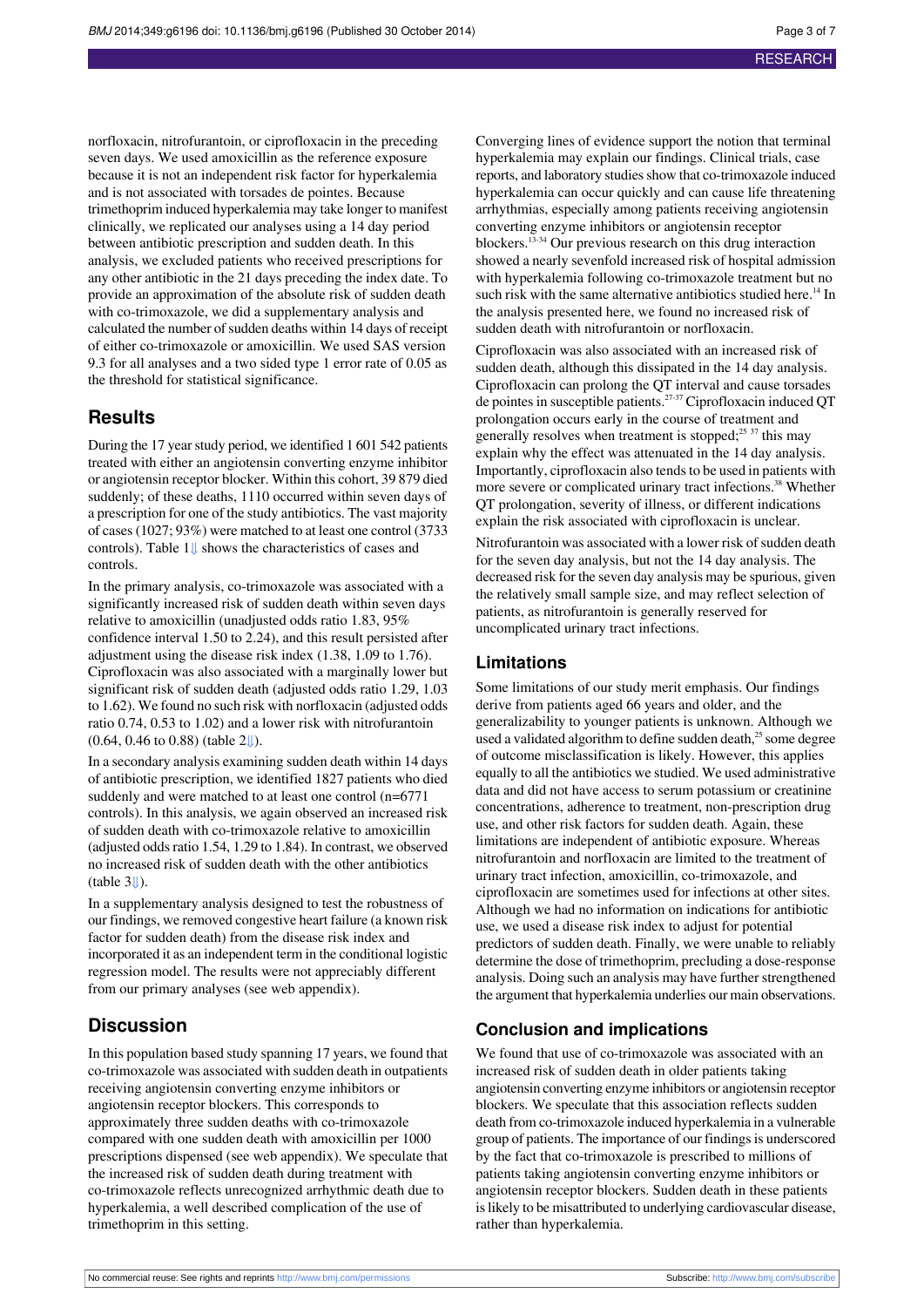We suggest that, when clinically appropriate, clinicians either choose alternate antibiotics or limit the dose and duration of co-trimoxazole treatment. When co-trimoxazole is prescribed, close monitoring of serum potassium is advisable in susceptible patients.

We thank Brogan Inc, Ottawa, for use of their Drug Product and Therapeutic Class Database. We thank Nick Daneman, David S Goldfarb, and Moira K Kapral for comments on earlier versions of this manuscript.

Contributors: MF, EMM, TG, MMM, and DNJ were responsible for study concept and design. MMM and DNJ obtained funding. MF, EMM, and SH acquired the data. MF, EMM, TG, TA, SH, MMM, and DNJ analyzed and interpreted the data. SH did the statistical analysis. MF drafted the manuscript, which was critically revised for important intellectual content by all authors. DNJ is the guarantor.

Funding: This study was supported in part by a grant from the Canadian Drug Safety and Effectiveness Research Network (CDSERN) and by the Institute for Clinical Evaluative Sciences (ICES), a non-profit research institute sponsored by the Ontario Ministry of Health and Long-Term Care (MOHLTC). The opinions, results and conclusions reported in this paper are those of the authors and are independent from the funding sources. No endorsement by ICES or the Ontario MOHLTC is intended or should be inferred. TA is supported by a new investigator award from the Canadian Institute for Health Research and Ontario HIV Treatment Network.

Competing interests: All authors have completed the ICMJE uniform disclosure form at [www.icmje.org/coi\\_disclosure.pdf](http://www.icmje.org/coi_disclosure.pdf) (available on request from the corresponding author) and declare: support for the submitted work as described above; MMM has served on advisory boards and/or received honorariums from Astra Zeneca, Bristol-Myers Squibb, Eli Lilly and Company, GlaxoSmithKline, Hoffman La Roche, Novartis, Novo Nordisk, and Pfizer; no other relationships or activities that could appear to have influenced the submitted work.

Ethical approval: This study was approved by the research ethics board of Sunnybrook Health Sciences Centre, Toronto, Ontario.

Declaration of transparency: The lead author (study guarantor) affirms that this manuscript is an honest, accurate, and transparent account of the study being reported; that no important aspects of the study have been omitted; and that any discrepancies from the study as planned (and, if relevant, registered) have been explained.

Data sharing: No additional data available.

- 1 Health and Social Care Information Centre. Prescriptions disepensed in the community: England 2002-2012. 2013. [www.hscic.gov.uk/catalogue/PUB11291](http://www.hscic.gov.uk/catalogue/PUB11291).
- 2 IMS Institute for Healthcare Informatics. National prescription audit. IMS, 2012:46. 3 Izzo JL, Weir MR. Angiotensin-converting enzyme inhibitors. J Clin Hypertens (Greenwich)
- 2011;13:667-75.
- 4 Reardon L, Macpherson D. Hyperkalemia in outpatients using angiotensin-converting enzyme inhibitors. Arch Intern Med 1999;158:26-32. 5 Palmer BF. Managing hyperkalemia caused by inhibitors of the
- renin-angiotensin-aldosterone system. N Engl J Med 2004;351:585-92.
- 6 Juurlink DN, Mamdani MM, Lee DS, Kopp A, Austin PC, Laupacis A, et al. Rates of hyperkalemia after publication of the Randomized Aldactone Evaluation Study. N Engl J Med 2004;351:543-51.
- Juurlink D, Mamdani M. Drug-drug interactions among elderly patients hospitalized for drug toxicity. JAMA 2003;289:1652-8.
- 8 World Health Organization. WHO model list of essential medicines. 2013. [www.who.int/](http://www.who.int/medicines/publications/essentialmedicines/en/) [medicines/publications/essentialmedicines/en/.](http://www.who.int/medicines/publications/essentialmedicines/en/)
- 9 Hicks L, Taylor T. U.S. outpatient antibiotic prescribing, 2010. N Engl J Med 2013;368:1461-2.
- 10 National Health Services Business Association. Antibiotic prescribing excluding topical antibiotic preparations. NHSBA, 2009.
- 11 Eiam-Ong S, Kurtzman NA, Sabatini S. Studies on the mechanism of trimethoprim-induced hyperkalemia. Kidney Int 1996;49:1372-8.
- 12 Velázquez H, Perazella MA, Wright FS, Ellison DH. Renal mechanism of trimethoprim-induced hyperkalemia. Ann Intern Med 1993;119:296-301.
- 13 Alappan R, Buller GK, Perazella MA. Trimethoprim-sulfamethoxazole therapy in
- outpatients: is hyperkalemia a significant problem? Am J Nephrol 1999;19:389-94. 14 Antoniou T, Gomes T, Juurlink DN, Loutfy MR, Glazier RH, Mamdani MM.
- Trimethoprim-sulfamethoxazole-induced hyperkalemia in patients receiving inhibitors of the renin-angiotensin system: a population-based study. Arch Intern Med 2010;170:1045-9. 15 Bugge JF. Severe hyperkalaemia induced by trimethoprim in combination with an
- angiotensin-converting enzyme inhibitor in a patient with transplanted lungs. J Intern Med 1996;240:249-52.
- Jolobe O. Severe hyperkalaemia induced by trimethoprim in combination with an angiotensin-converting enzyme inhibitor in a patient with transplanted lungs. J Intern Med 1997;242:88-9.
- 17 Motiwala SS, Croxford R, Guerriere DN, Coyte PC. Predictors of place of death for seniors in Ontario: a population-based cohort analysis. Can J Aging 2013;25:363-71.
- 18 Lam N, Weir MA, Juurlink DN, Gunraj N, Gomes T, Mamdani M, et al. Hospital admissions for hyperkalemia with trimethoprim-sulfamethoxazole: a cohort study using health care database codes for 393,039 older women with urinary tract infections. Am J Kidney Dis 2011;57:521-3.
- 19 Marinella M. Trimethoprim-induced hyperkalemia: an analysis of reported cases. Gerontology 1999;45:209-12.
- 20 Margassery S. Life threatening hyperkalemia and acidosis secondary to trimethoprim-sulfamethoxazole treatment. J Nephro l 2001;14:410-4.
- 21 Hux JE, Ivis F, Flintoft V, Bica A. Diabetes in Ontario: determination of prevalence and incidence using a validated administrative data algorithm. Diabetes Care 2002;25:512-6.
- 22 Schultz SE, Rothwell DM, Chen Z, Tu K. Identifying cases of congestive heart failure from administrative data: a validation study using primary care patient records. Chron Dis Inj Can 2013;33:160-6.
- Van Walraven C. Trends in 1-year survival of people admitted to hospital in Ontario, 1994-2009. CMAJ 2013;185:E755-62.
- 24 Wright AJ, Gomes T, Mamdani MM, Horn JR, Juurlink DN. The risk of hypotension following co-prescription of macrolide antibiotics and calcium-channel blockers. CMAJ 2011;183:303-7.
- 25 Chung CP, Murray KT, Stein CM, Hall K, Ray WA. A computer case definition for sudden cardiac death. Pharmacoepidemiol Drug Saf 2010;19:563-72.
- Kang J, Wang L, Chen XL, Triggle DJ, Rampe D. Interactions of a series of fluoroquinolone antibacterial drugs with the human cardiac K+ channel HERG. Mol Pharmacol 2001;59:122-6.
- 27 Prabhakar M, Krahn AD. Ciprofloxacin induced acquired long QT syndrome. Heart Rhythm 2004;1:624-6.
- 28 Knorr JP, Moshfeghi M, Sokoloski MC. Ciprofloxacin-induced Q-T interval prolongation. Am J Health Syst Pharm 2008;65:547-51.
- 29 Desai A, Swedberg K, McMurray J, Granger C, Yusuf S, Young J, et al. Incidence and predictors of hyperkalemia in patients with heart failure: an analysis of the CHARM program. J Am Coll Cardiol 2007;50:1959-66.
- 30 Schaefer T, Wolford R. Disorders of potassium. Emerg Med Clin N Am 2005;23:723-47. Austin PC, Grootendorst P, Anderson GM. A comparison of the ability of different propensity score models to balance measured variables between treated and untreated subjects: a Monte Carlo study. Stat Med 2007;26:734-53.
- 32 Arbogast P, Ray WA. Use of disease risk scores in pharmacoepidemiologic studies. Stat Methods Med Res 2009;18:67-80.
- 33 Canaday D, Johnson J. Hyperkalemia in elderly patients receiving standard doses of trimethoprim-sulfamethoxazole. Arch Intern Med 2013;120:437-43.
- Eschmann E, Beeler PE, Kaplan V, Schneemann M, Zünd G, Blaser J. Patient- and physician-related risk factors for hyperkalaemia in potassium-increasing drug-drug interactions. Eur J Clin Pharmacol 2014;70:215-23.
- 35 Frothingham R. Rates of torsades de pointes associated with ciprofloxacin, ofloxacin, levofloxacin, gatifloxacin, and moxifloxacin. Pharmacotherapy 2001;21:1468-72.
- 36 Flanagan M, Mitchell E, Haigney M. Ciprofloxacin-induced torsades de pointes. Int J Cardiol 2006;113:239-41.
- 37 Ibrahim M, Omar B. Ciprofloxacin-induced torsade de pointes. Am J Emerg Med 2012;30:252.e5-9.
- 38 Gupta K, Hooton TM, Naber KG, Wullt B, Colgan R, Miller LG, et al. International clinical practice guidelines for the treatment of acute uncomplicated cystitis and pyelonephritis in women: a 2010 update by the Infectious Diseases Society of America and the European Society for Microbiology and Infectious Diseases. Clin Infect Dis 2011;52:e103-20.

#### **Accepted:** 29 September 2014

#### Cite this as: **BMJ** 2014:349:q6196

This is an Open Access article distributed in accordance with the Creative Commons Attribution Non Commercial (CC BY-NC 3.0) license, which permits others to distribute, remix, adapt, build upon this work non-commercially, and license their derivative works on different terms, provided the original work is properly cited and the use is non-commercial. See: <http://creativecommons.org/licenses/by-nc/3.0/>.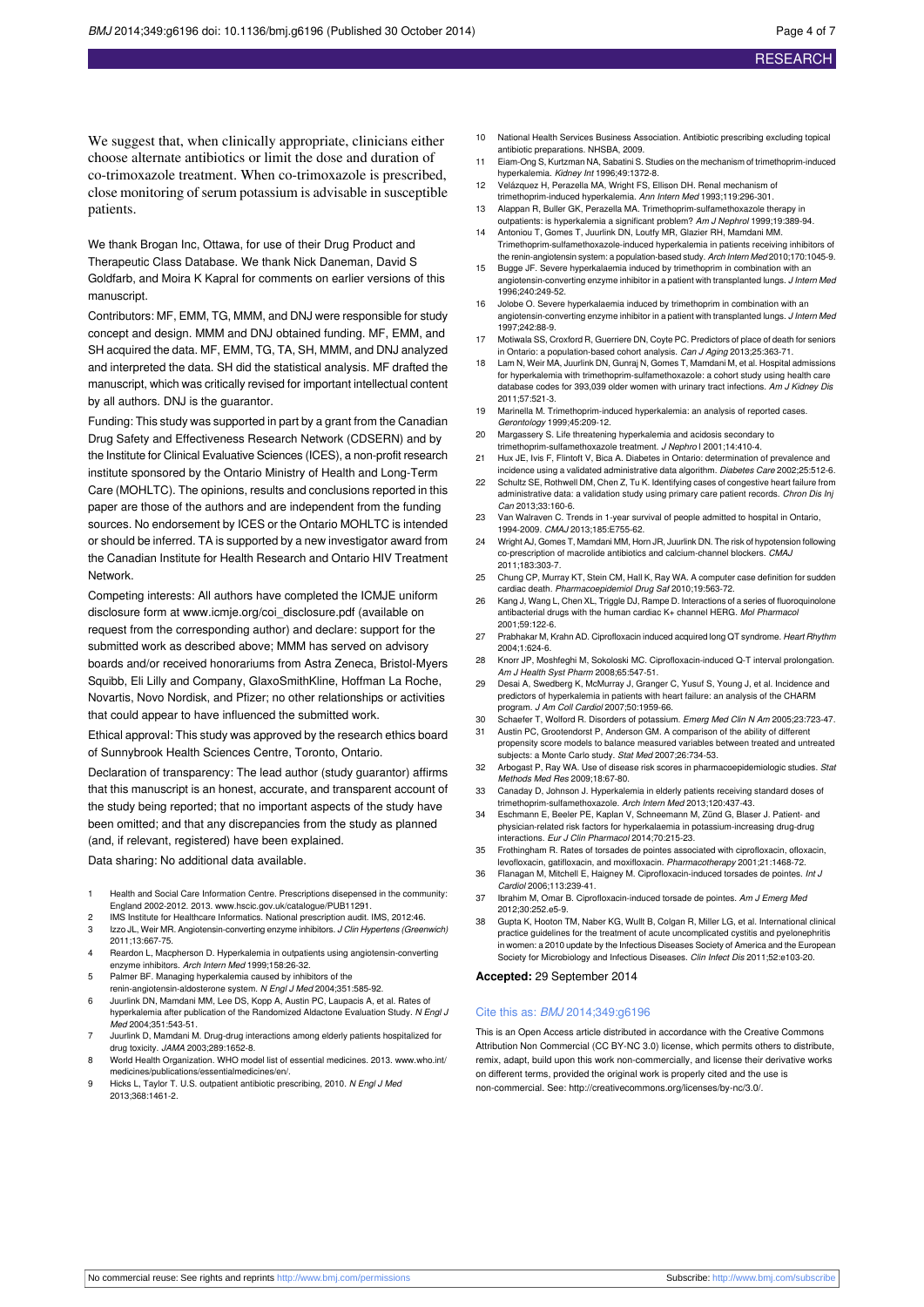#### **What is already known on this topic**

The prescribing of co-trimoxazole with angiotensin converting enzyme (ACE) inhibitors or angiotensin receptor blockers (ARBs) results in a sevenfold increase in the risk of hospital admission with hyperkalemia relative to amoxicillin Case reports have shown that this drug interaction can cause life threatening hyperkalemia

#### **What this study adds**

In older patients receiving ACE inhibitors or ARBs, co-trimoxazole was associated with an increased risk of sudden death; this may reflect sudden death from unrecognized severe hyperkalemia

When patients receiving ACE inhibitors or ARBs require an antibiotic, clinicians should either select antibiotics that do not contain trimethoprim or limit the dose and duration of trimethoprim based therapies, while closely monitoring the serum potassium concentration

# <span id="page-4-0"></span>**Tables**

#### **Table 1| Characteristics of cases and controls. Values are numbers (percentages) unless stated otherwise**

| Characteristic                                                   | Cases (n=1027) | Controls (n=3733) | <b>Standardized difference</b> |
|------------------------------------------------------------------|----------------|-------------------|--------------------------------|
| Median (IQR) age (years)                                         | 82 (75-87)     | 82 (75-87)        | 0.03                           |
| Age group (years):                                               |                |                   |                                |
| 65 to 74                                                         | 244 (23.8)     | 870 (23.3)        | 0.01                           |
| 75 to 84                                                         | 392 (38.2)     | 1483 (39.7)       | 0.03                           |
| $\geq 85$                                                        | 391 (38.1)     | 1380 (37.0)       | 0.02                           |
| Male sex                                                         | 388 (37.8)     | 1352 (36.2)       | 0.03                           |
| Charlson score:                                                  |                |                   |                                |
| $\pmb{0}$                                                        | 233 (22.7)     | 1927 (51.6)       | 0.60                           |
| 1                                                                | 176 (17.1)     | 680 (18.2)        | 0.03                           |
| $\geq$ 2                                                         | 618 (60.2)     | 1126 (30.2)       | 0.64                           |
| Income fifth:                                                    |                |                   |                                |
| 1 (lowest)                                                       | 275 (26.8)     | 841 (22.5)        | 0.10                           |
| 2                                                                | 201 (19.6)     | 821 (22.0)        | 0.06                           |
| 3                                                                | 200 (19.5)     | 720 (19.3)        | $\pmb{0}$                      |
| 4                                                                | 152 (14.8)     | 711 (19.0)        | 0.11                           |
| 5 (highest)                                                      | 189 (18.4)     | 618 (16.6)        | 0.05                           |
| Missing                                                          | 10(1.0)        | 22(0.6)           |                                |
| Median (IQR) years using ACEI/ARB                                | $1(0-3)$       | $3(1-5)$          | 0.56                           |
| Median (IQR) No of distinct drugs prescribed in<br>previous year | 15 (11-20)     | $13(9-17)$        | 0.35                           |
| <b>Diabetes</b>                                                  | 315 (30.7)     | 1091 (29.2)       | 0.03                           |
| Renal disease                                                    | 84 (8.2)       | 134(3.6)          | 0.22                           |
| Heart failure                                                    | 454 (44.2)     | 886 (23.7)        | 0.46                           |
| Drug use in previous 90 days:                                    |                |                   |                                |
| Non-potassium sparing diuretics                                  | 134 (13.0)     | 526 (14.1)        | 0.03                           |
| Potassium sparing diuretics                                      | 113(11.0)      | 268 (7.2)         | 0.14                           |
| Loop diuretics                                                   | 732 (71.3)     | 1505 (40.3)       | 0.64                           |
| $\beta$ adrenergic antagonists                                   | 254 (24.7)     | 783 (21.0)        | 0.09                           |
| Potassium supplements                                            | 28(2.7)        | 69 (1.8)          | 0.06                           |
| <b>NSAIDs</b>                                                    | 128 (12.5)     | 619 (16.6)        | 0.11                           |

ACEI=angiotensin converting enzyme inhibitor; ARB=angiotensin receptor blocker; IQR=interquartile range; NSAID=non-steroidal anti-inflammatory drug.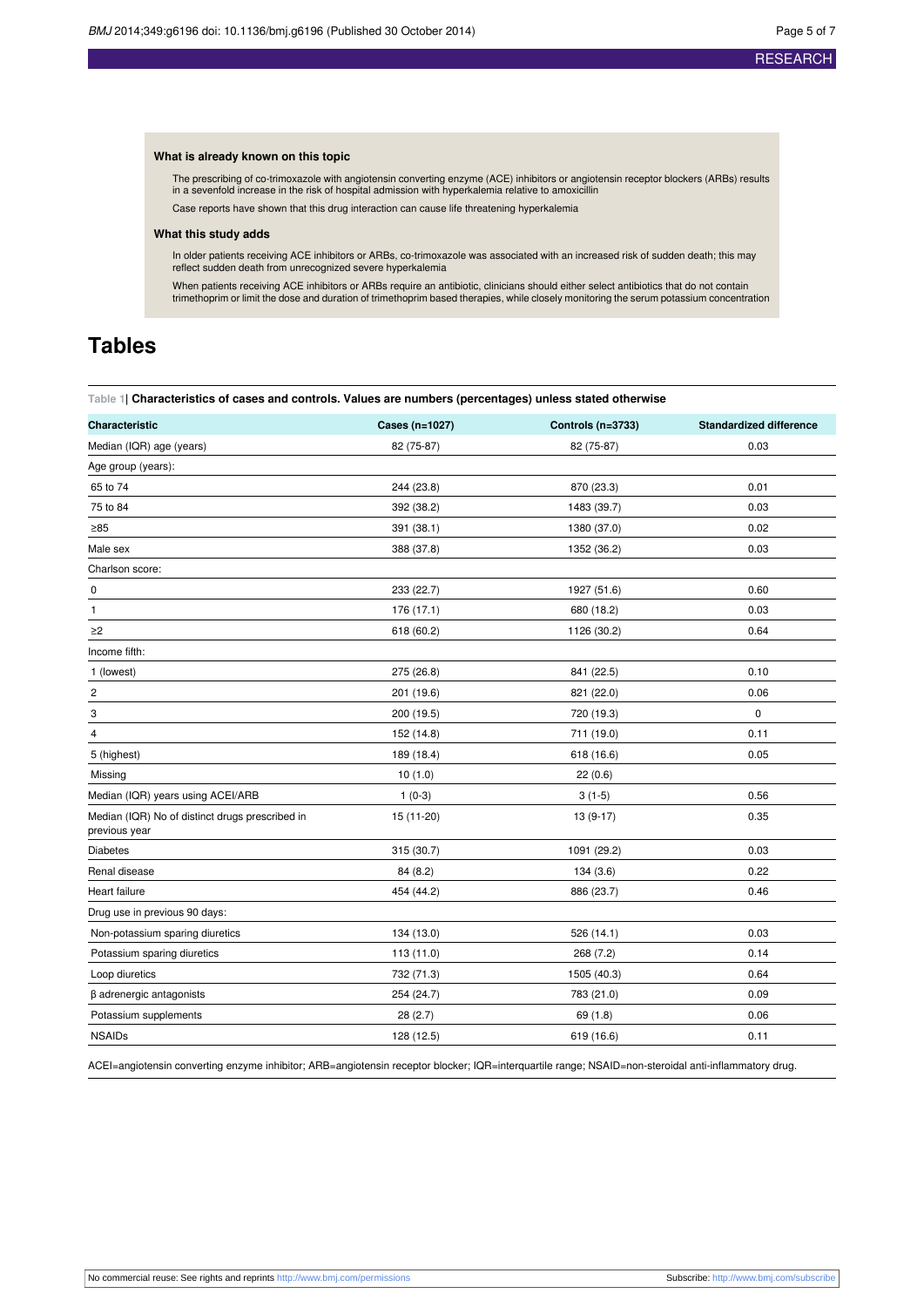#### <span id="page-5-0"></span>**Table 2| Antibiotic use and risk of sudden death within seven days**

| Antibiotic use          |            |             |                       | No (%) cases No (%) controls Odds ratio (95% CI) Adjusted odds ratio (95% CI)* |
|-------------------------|------------|-------------|-----------------------|--------------------------------------------------------------------------------|
| Amoxicillin (reference) | 226 (22.0) | 1098 (29.4) | 1.0 (reference)       | 1.0 (reference)                                                                |
| Co-trimoxazole          | 288 (28.0) | 734 (19.7)  | 1.83 (1.50 to 2.24)   | 1.38 (1.09 to 1.76)                                                            |
| Ciprofloxacin           | 340 (33.1) | 964 (25.8)  | 1.66 (1.37 to 2.00)   | 1.29 (1.03 to 1.62)                                                            |
| Norfloxacin             | 79 (7.7)   | 455 (12.2)  | $0.81$ (0.61 to 1.08) | $0.74$ (0.53 to 1.02)                                                          |
| Nitrofurantoin          | 94(9.2)    | 482 (12.9)  | $0.87$ (0.66 to 1.15) | $0.64$ (0.46 to 0.88)                                                          |

\*Analysis adjusted for disease risk index.